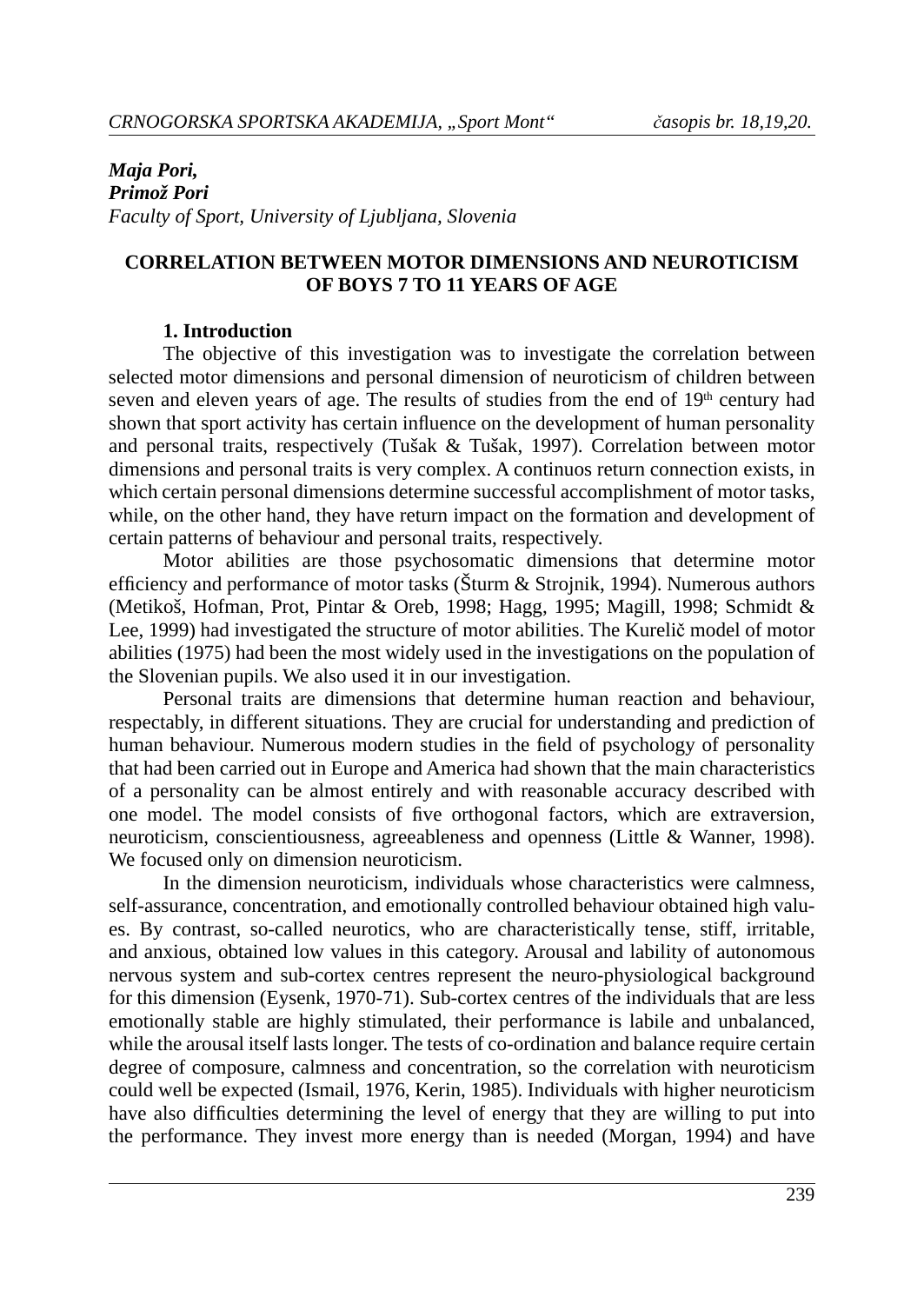constantly active muscles. Since the movement frequency tests and tests of flexibility require also relaxation of performing muscles we expect negative correlation.

## **2. Material and methods**

2.1. The subject sample

The subject sample (scheme 1) encompassed 92 male pupils, which attended the first to fifth grade of primary school  $(7 \text{ to } 11 \text{ years of age})$ . They were involved in regular classes of physical education and were without physical injuries and morphological shortcomings. The sample was divided into several groups; each group consisted of pupils of the same grade.

| Grade | Number | Age (years)      |
|-------|--------|------------------|
|       | 17     | $7,61 \pm 0,33$  |
|       | 15     | $8,56 \pm 0,37$  |
|       | 30     | $9,20 \pm 0,56$  |
|       | 18     | $10,44 \pm 0,29$ |
|       | 12     | $11,58 \pm 0,36$ |

*Scheme 1: Subject sample by grade* 

## 2.2. Variables

The variable sample used to assess the level of motor abilities consisted of twenty motor tests (description of the tests is available with the authors). To measure the level of fl exibility we have used 3 motor tests. We obtained the results of shoulder (*Arm-twist with a stick*), trunk (*Bend and touch on a bench*) and hip (*Leg fl exibility from lying on the back*) flexibility. Speed was measured with sprint test (*Sprint 10 m with runing start*) and 3 movement frequency tests (*Tapping with better arm, Tapping with right leg, Tapping with left leg*). In the field of balance we measured the ability of maintaing balance (*Stand on a T bench*) and the ability of regaining balance position (*Flamingo balance*). Strength was measured with 5 motor tests, assesing the level of explosive strength of arms (*Throwing a heavy ball*) and legs (*Standing broad jump*), the repetitive strength of arms (*Pull, push on a bench*), trunk (*Sit-ups*) and legs (*Jumping over an elastic*) and also the static strength of arms (*Bent-arm hang*). With 5 co-ordination tests we measured the ability of efficient solving of space related problems (*Polygon backwards, Climbing and descending, Jumping over and crawling under, Figure of eight with bending*) and the ability of performing rythmic motor tasks (*Arm drumming*). Personality dimension of neuroticism was measured with the Big Five Questionare for Children (Little and Wanner, 1998).

# 2.3. Methods

The obtained data was analysed with the SPSS statistical package. In the first phase of the analysis we computed for each grade group the basic statistical parametres. In the second phase, the association between all the measured variables was analysed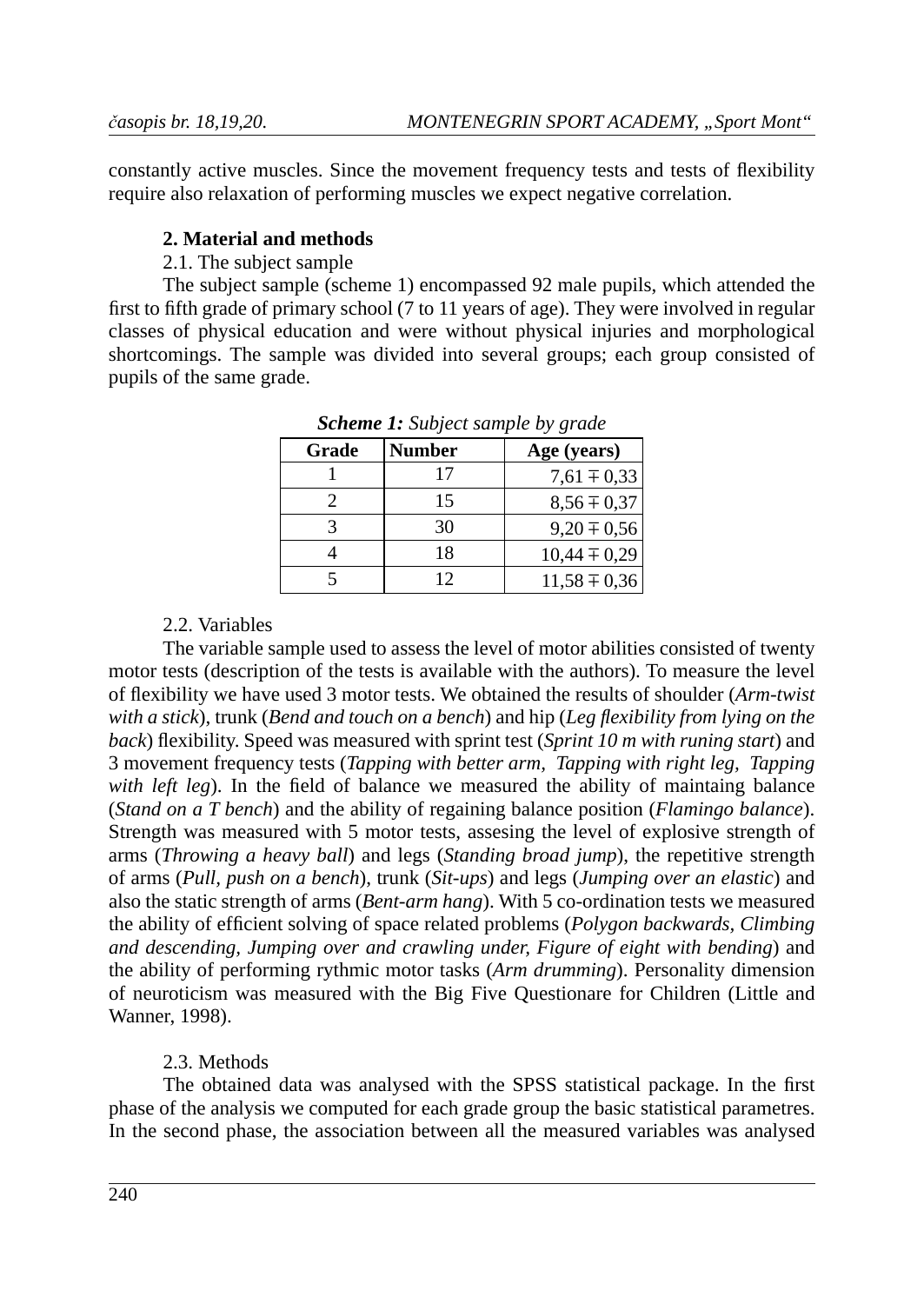with correlation analysis and the correlation matrix were formed. We have used 5 % error level.

All the boys that took part in our investigation, as well as their parents, were acquainted with the measurement procedure. The parents had to give their written consent to their children taking part in the test. The measurements of motor abilities and personal trait of neuroticism were lead by accurately qualified personnel.

### **3. RESULTS AND DISCUSION**

Personal dimension neuroticism showed high correlation with the tests of coordination and speed in case of the children in lower classes and with the motor tests of flexibility in case of the children in higher classes of primary school (Table 1). Children with expressed neuroticism have highly aroused central nervous system (Eysenk, 1970- 71). This leads to difficulties in the performance of motor tasks that require calmness and concentration. Due to their restlessness and general nervousness, these children are not precise while carrying out a test (Little and Wanner, 1998).

Children in first class of primary school  $(6-7)$  years of age) showed typical correlation between neuroticism and the ascent and descent test (statistical significant coefficients are shown in coloured boxes). Boys that had higher results in the dimension neuroticism achieved also better results in this co-ordination test, although one would expect the correlation between neuroticism and co-ordination to be negative (Eysenk, 1970-71). Boys with higher degree of neuroticism are less calm and less collected due to higher arousal of their sub-cortical centres. This reflects in general nervousness, anxiety and concern. A test represents a stressful situation that was perceived by the boys with higher result in the dimension neuroticism as especially threatening. Therefore, it would be expected that they weren't very successful in the co-ordination tests. The negative correlation between the variables neuroticism, and ascent and descent can be the result of the very restlessness and concern of the boys. Higher degree of anxiety could induce more serious approach to the test task and, consequently, better results.

|                                        | <b>NEUROTICISM</b> |         |         |         |         |  |
|----------------------------------------|--------------------|---------|---------|---------|---------|--|
| <b>Motor tasks</b>                     | Age 7              | Age 8   | Age 9   | Age 10  | Age 11  |  |
| <b>Flexibility</b>                     |                    |         |         |         |         |  |
| Arm-twist with a stick $*$             | $-0,29$            | $-0,21$ | 0,11    | 0,50    | 0,69    |  |
| Bend and touch on a bench              | 0,00               | $-0,33$ | 0,08    | $-0,15$ | $-0,28$ |  |
| Leg flexibility from lying on the back | 0,30               | 0,01    | 0,11    | 0,23    | $-0,06$ |  |
| <b>Speed</b>                           |                    |         |         |         |         |  |
| Sprint 10 m with runing start*         | 0,29               | 0,30    | $-0,04$ | $-0,15$ | 0,55    |  |
| Tapping with better arm                | 0,04               | $-0,34$ | $-0.09$ | $-0,36$ | $-0,47$ |  |
| Tapping with right leg                 | 0,11               | $-0.64$ | 0,01    | 0,12    | $-0,52$ |  |
| Tapping with left leg                  | $-0,02$            | $-0,60$ | $-0,16$ | 0,14    | $-0,15$ |  |

*Table 1: Correlation between motor dimensions and neuroticism of schoolboys*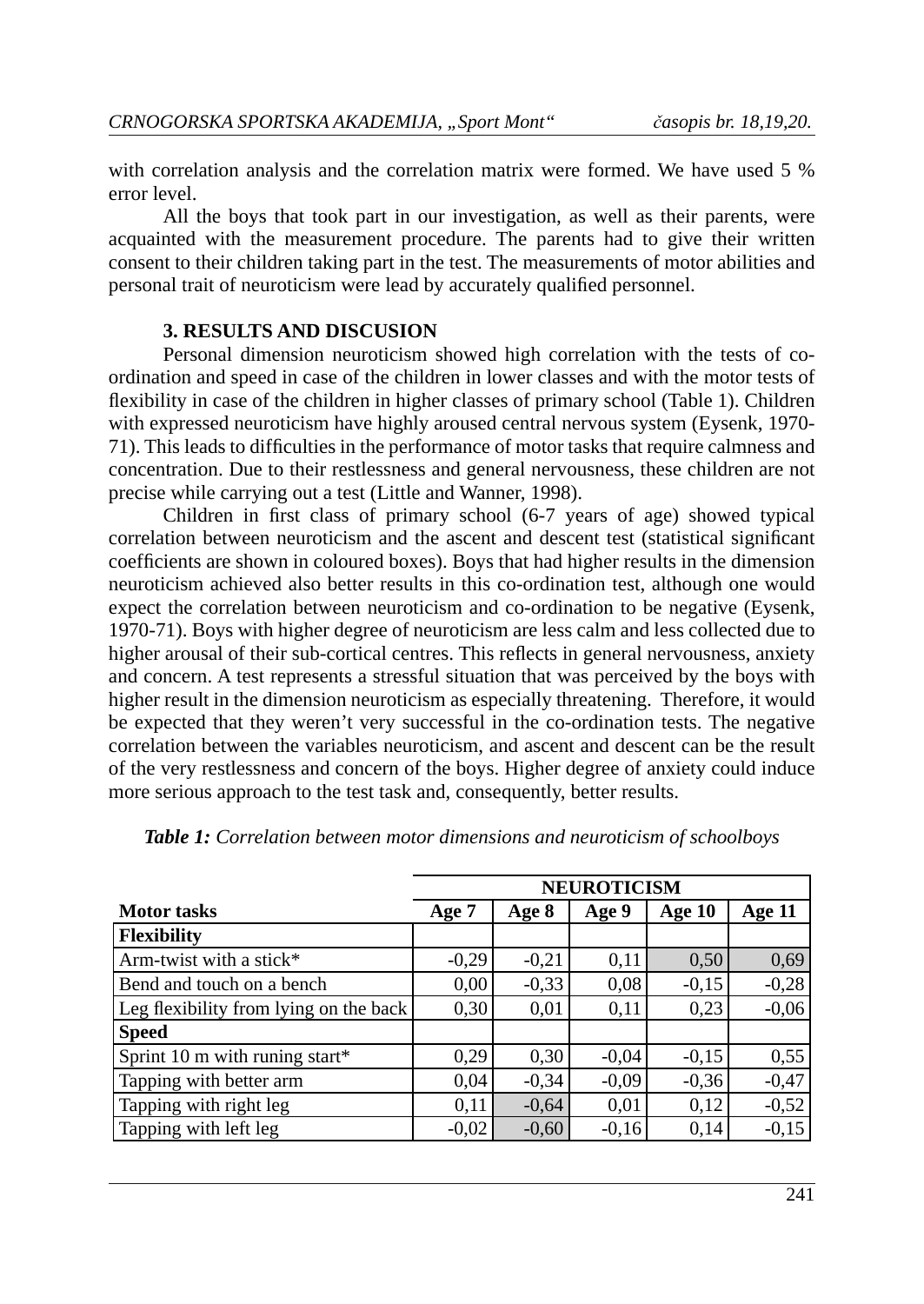| <b>Balance</b>                   |         |         |         |         |         |
|----------------------------------|---------|---------|---------|---------|---------|
| Stand on a T bench               | 0,36    | 0,18    | $-0,11$ | $-0,02$ | 0,47    |
| Flamingo balance*                | $-0,14$ | $-0,13$ | $-0,16$ | 0,09    | 0,17    |
| <b>Strength</b>                  |         |         |         |         |         |
| Throwing a heavy ball            | $-0,07$ | $-0,06$ | $-0,17$ | $-0,15$ | 0,00    |
| Standing broad jump              | 0,11    | $-0,35$ | 0,26    | 0,18    | $-0,38$ |
| Pull, push on a bench            | 0,37    | 0,12    | 0,18    | 0,00    | $-0,43$ |
| Sit-ups                          | 0,29    | $-0,50$ | 0,13    | 0,19    | $-0,45$ |
| Jumping over an elastic          | $-0,12$ | $-0,23$ | 0,01    | 0,01    | $-0,47$ |
| Bent-arm hang                    | 0,15    | $-0,03$ | 0,07    | $-0,10$ | $-0,35$ |
| Co-ordination                    |         |         |         |         |         |
| Polygon backwards*               | $-0,08$ | 0,04    | 0,10    | 0,22    | $-0,04$ |
| Climbing and descending*         | $-0,48$ | $-0,04$ | $-0,19$ | 0,15    | 0,41    |
| Jumping over and crawling under* | 0,07    | $-0,13$ | 0,01    | $-0,16$ | 0,13    |
| Figure of eight with bending*    | 0,33    | 0,22    | 0,04    | $-0,02$ | 0,17    |
| Arm drumming                     | 0,04    | $-0,26$ | 0,11    | 0,14    | $-0,12$ |

(\*a lower value is better)

Kerin (1985) had found out that neuroticism has negative influence on the performance of those tasks that require high degree of locomotor co-ordination. However, it doesn't have much influence on the performance of tasks that require more strength that they do high degree of co-ordination of moves. It could be possible that boys successfully performed the test due to their use of strength, and not due to coordination. It is most likely that higher degree of neuroticism enables them to maintain optimal level of arousal during the time of the performance of a task. When the children in first class of primary school are concerned, optimal anxiety and concern obviously have positive influence on the results of the motor-test, which had been confirmed also by other authors (Underwood, 1976; Kerin, 1985). Characteristic for individuals with higher neuroticism is also higher sensitivity that is shown in better kinaesthetic feeling (Ismail, Kane and Kirkendall, 1969) and consequently successful execution of the ascent and descent test.

Boys in second class of primary school (7-8 years of age) showed typical correlation between neuroticism and the movement frequency tests. The boys with expressed neuroticism did not achieve very good results when relaxation and concentration were required. The movement frequency tests reflect the activity of the inverse regulation centre, which is responsible for quick interchangeable descent and activation (agonists, antagonists) (Pistotnik, 1999). In order to carry out this change as quickly as possible, muscles have to be relaxed to some extent. However, boys with higher results in dimension neuroticism probably didn't achieve the needed calmness and relaxation and consequently didn't do very well on the test. Individuals with higher neuroticism have difficulties determining the level of effort that they are willing to put into the performance of a particular task. They tend to consider the task to be more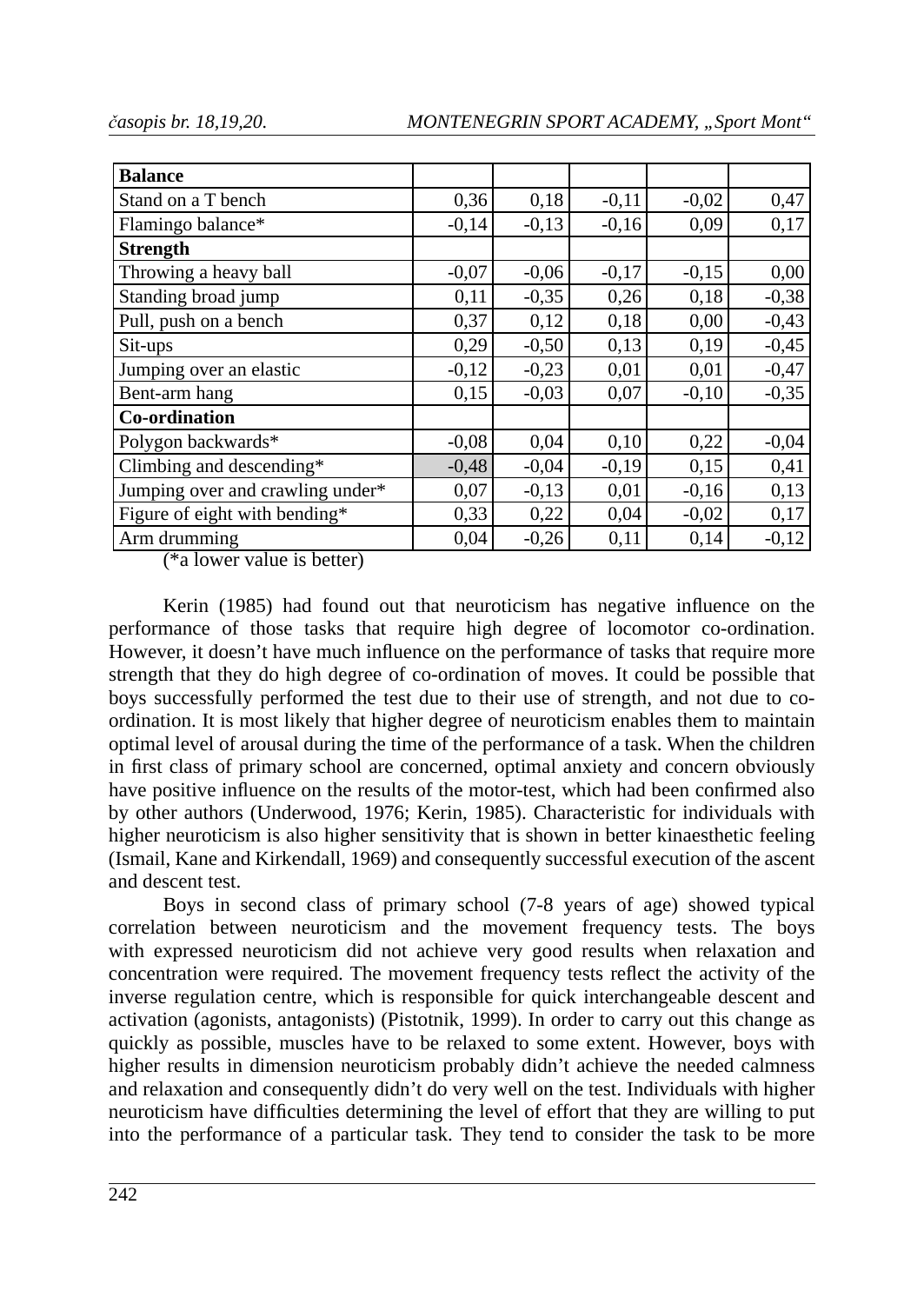difficult than it really is, which makes them invest more energy than needed (Morgan, 1994). Due to higher sensibility for the stressful situation, which testing is, the children in second class of primary school have constantly aroused centres (Mrakovič et al., 1974). Since a muscle remains partially active all the time, its change from the role of agonist into the role of antagonist is less successful. Higher degree of neuroticism, therefore, conditions poor results in movement frequency tests.

Test results in the higher classes of primary school showed typical correlation of neuroticism with flexibility tests. Children that achieved higher results in personal trait neuroticism have also higher results in the test arm-twist with a stick test. It means that they have poorly movable shoulder area. Individuals with higher result in the dimension neuroticism are, according to Eysenk, tense and stiff. In order to achieve good results in the flexibility tests, one has to loosen particular muscle groups as much as possible, and achieve low muscle tone in the stretching muscles, respectively. Muscle tone is regulated by the central nervous system. When the nervous system of a neurotic person is highly aroused, it constantly sends nervous impulses into muscles (Morgan, 1994). The physiological basis of this phenomenon is inwardly caused tension that is probably manifested as hyperactivity of central nervous system, which sends high frequency impulses into effectors (Mrakovič et al., 1974). For that reason, muscles can not be entirely relaxed and children don't achieve maximal movement amplitudes.

## **4. CONCLUSIONS**

Boys from single classes of primary school show some statistically significant correlation between motor variables and neuroticism. The correlation is in agreement with the results of previous investigations that are stated in the Introduction. In general, we can conclude that personal trait of neuroticism highly correlates with motor abilities, which are under the regulation of the central movement regulation mechanism.

### **REFERENCES**

- 1. Eysenk, H. J. (1970-71). *Readings in exstraversion introversion, 1,2,3*. London: Stamples Press.
- 2. Hagg, H. (1995). Age dependent development of motor ability and improvement of skill. V *Physical education and sports of children and youth* (pp.330- 335). Bratislava: Faculty of Physical education.
- 3. Ismail, A. H. ( 1976). Povezanost između kognitivnih, motoričkih i konativnih karakteristika [Relationships between cognitive, motor and conative character istics. *Kineziologija, 6* (1-2), 47-58.
- 4. Ismail, A. H., Kane, J., & Kirkendall, D. R. (1969). Relationships among intellectual and nonintellectual variables. *Research Quarterly, 40* (1), 39-44.
- 5. Little, D., & Wanner, B. (1998). *Validity of a big fi ve personality inventory for children (B5P-C).* Poster presented at the International Society for the Study of Behavioral Development Meeting. Switzerland.
- 6. Kerin, M. (1985). *Nekateri vidiki nevrotizma v zvezi s stažem aktivnih športnikov* [Some aspects of neuroticism in correlation with active athletes'